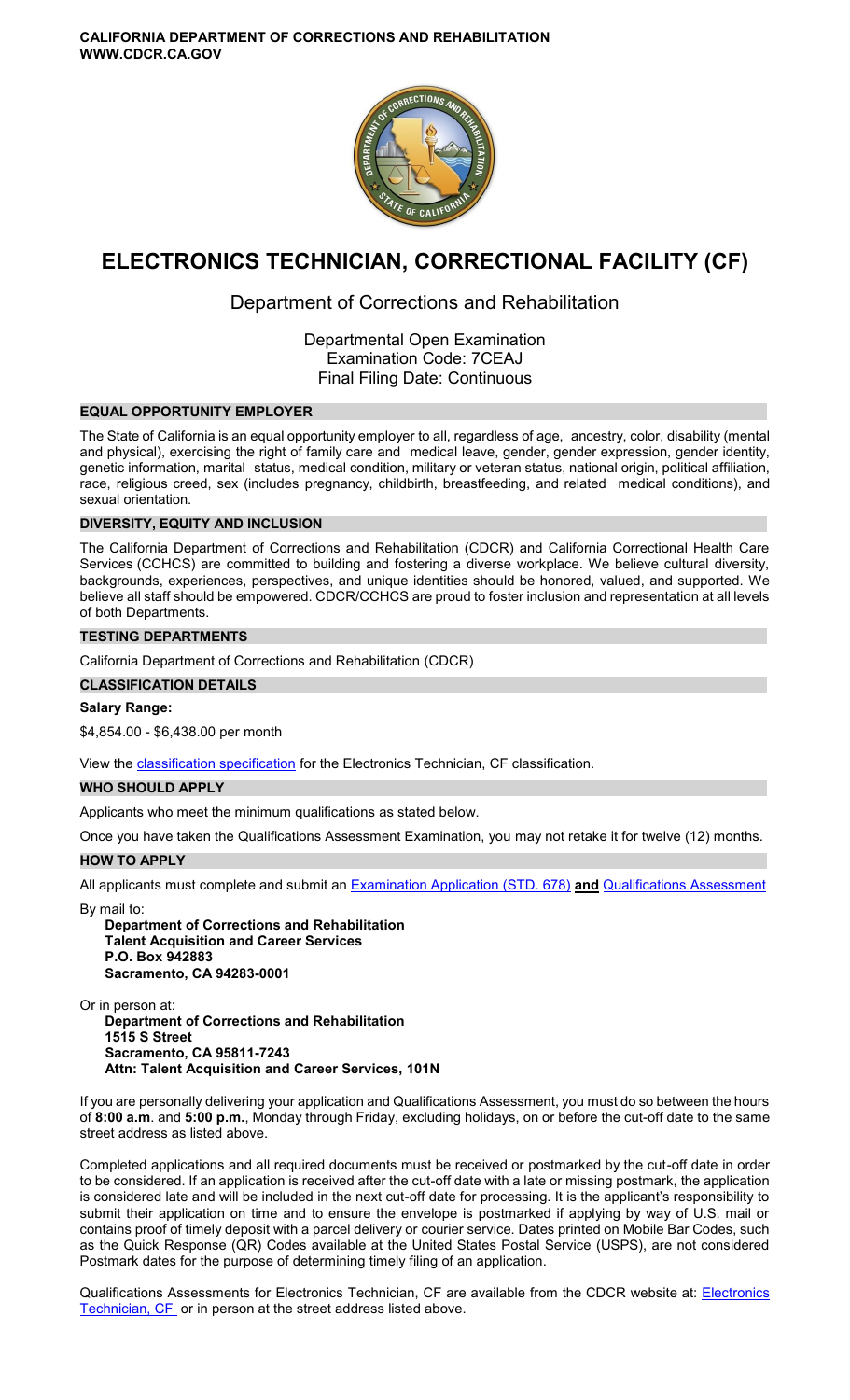#### **ELECTRONICS TECHNICIAN, CORRECTIONAL FACILITY BULLETIN RELEASE DATE: 12/16/2016**

**NOTE:** Only applications with an original signature will be accepted.

#### **SPECIAL TESTING ARRANGEMENTS**

If you require special testing arrangements due to a verified disability or medical condition, mark the appropriate box on your Examination Application (STD. 678) and you will be contacted to make specific arrangements. You may also contact the Talent Acquisition and Career Services at (916) 322-2545.

#### **APPLICATION DEADLINES/REQUIREMENTS**

Candidates must complete and return the Electronics Technician, CF Qualifications Assessment along with his/her Examination Application (STD. 678). Candidates who meet the minimum qualifications will have their Qualifications Assessment rated.

All applicants must meet the minimum qualifications for this examination by the cut-off date.

#### **TEST DATE**

Applications will be accepted on a continuous basis.

## **Cut-off dates for processing will be:**

August 20, 2021 November 19, 2021 February 18, 2022 May 20, 2022 August 19, 2022

**Note:** *Check back periodically as cut-off dates may be added in the future. Additionally, cut-off dates are subject to change or be cancelled at any time. Such changes or cancellations will be in accordance with civil service laws and rules.* 

Results notices will be mailed in 6 – 7 weeks following each cut-off date. Please contact the Talent Acquisition and Career Services at (916) 322-2545 if you have not received your notice after 7 weeks.

#### **MINIMUM QUALIFICATIONS**

Two years of experience in the repair, maintenance, and testing of equipment incorporating electronic circuitry. (College education with major work in electrical or electronic engineering may be substituted for one year of the above experience, on the basis of one year of education being equivalent to six months of experience.

**OUT-OF-CLASS EXPERIENCE**: A "completion of an out-of-class assignment" memorandum, dated within one year of assignment completion, is required to use as out-of-class experience to meet the minimum qualifications for examination purposes. Employees may obtain this documentation from his/her Institutional Personnel Officer/Personnel Liaison. Out-of-class experience without required documentation will not be considered for examination purposes.

#### **SPECIAL PHYSICAL CHARACTERISTICS**

Persons appointed to positions in this class must be reasonably expected to have and maintain sufficient strength, agility, and endurance to perform during stressful (physical, mental, and emotional) situations encountered on the job without compromising their health and well-being or that of their fellow employees or that of inmates.

Assignments during tour of duty may include sole responsibility for the supervision of inmates and/or the protection of personal and real property.

#### **POSITION DESCRIPTION AND LOCATION(S)**

An **Electronics Technician, CF**, installs, maintains, adjusts and repairs various types of the less complex electronic devices, makes repairs and adjustment to equipment such as audio-communication and security sound systems, magneto, common battery and dial intercommunication systems, radio and television receivers, electronic testing and measuring devices, and similar electronic equipment and accessories; as required, operates such equipment; assists higher level technicians with the installation and repair of the more complicated electronic equipment such as radio, telephone, channelized microwave, wire carrier equipment, traffic signal and lighting systems, uses electronic measuring and testing devices, draws and interprets schematic diagrams of the simpler electrical and electronic circuits; estimates costs of repairs and orders materials and replacement parts; keeps simple records and makes reports.

Position(s) exist statewide with CDCR.

## **EXAMINATION PLAN**

**EXAMINATION INTERVIEWS WILL NOT BE HELD.** This examination will consist of a Qualifications Assessment weighted 100%. To obtain a position on the eligible list, applicants must achieve a minimum rating of 70.00% on the Qualifications Assessment.

The Qualifications Assessment is designed to elicit a range of specific information regarding each candidate's knowledge, skill, abilities, and potential to effectively perform the duties relative to the classification. Candidates who meet the minimum qualifications will have their Qualifications Assessment rated and successful candidates will be placed on an eligible list. **SUBMISSION OF THE QUALIFICATIONS ASSESSMENT IS MANDATORY**. Candidates who do not submit a completed Qualifications Assessment will be eliminated from this examination.

#### **Qualifications Assessment -- Weighted 100.00%**

**Scope**: Emphasis in the examination will be on measuring competitively, relative to job demands, each candidate's: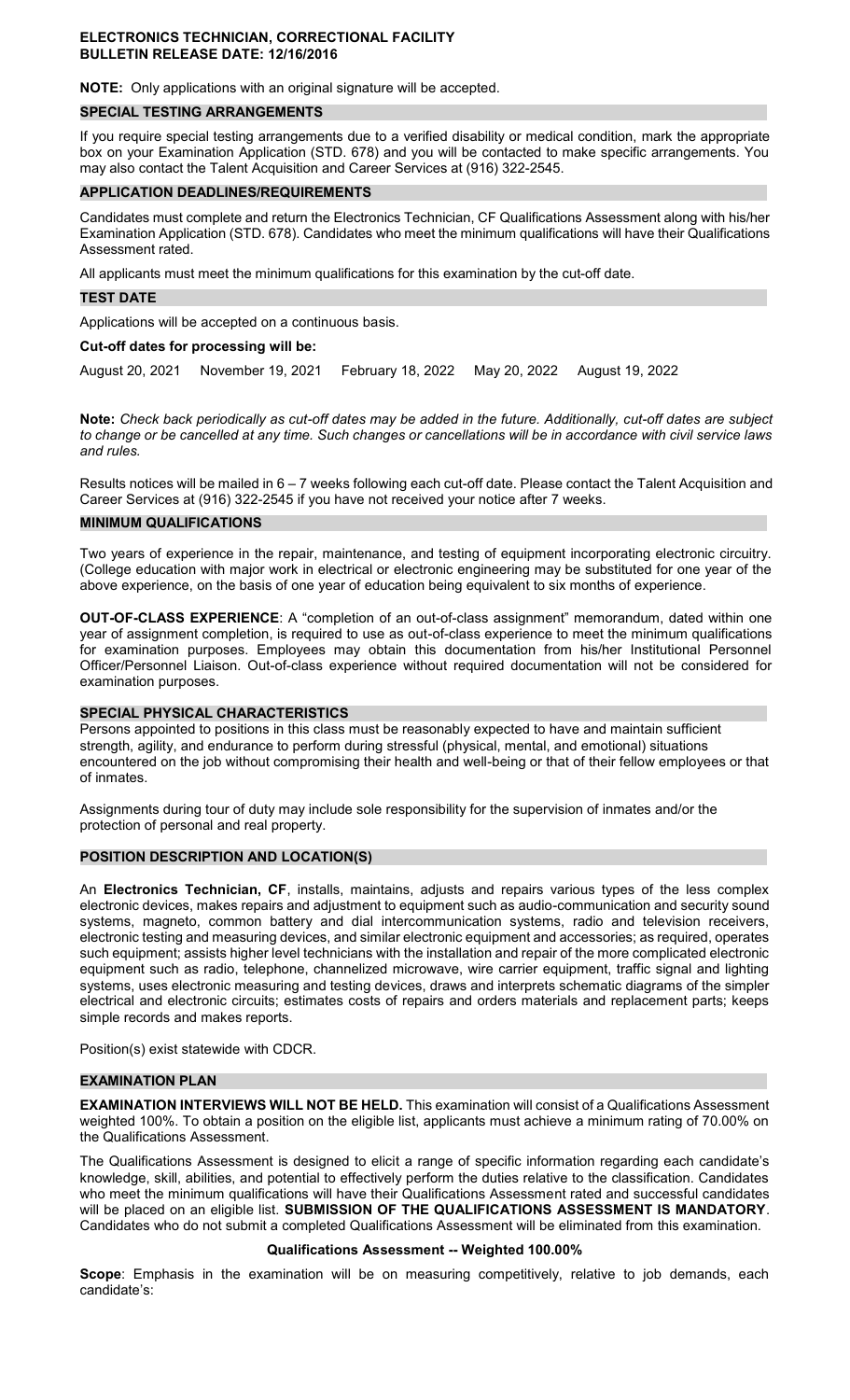#### **ELECTRONICS TECHNICIAN, CORRECTIONAL FACILITY BULLETIN RELEASE DATE: 12/16/2016**

#### **Knowledge of:**

- 1. Basic electronic theory and electrical practice<br>2. Repairing and maintaining electronic and tele
- 2. Repairing and maintaining electronic and telephonic equipment
- 3. Use of precise electrical measuring instruments used in servicing electronica and related equipment
- 4. Elementary safety precautions to be observed in maintaining electrical equipment

## **Skill in:**

1. Repairing and maintaining electronic and telephonic equipment

## **Ability to**:

- 1. Communicate effectively
- 2. Read and interpret electrical and electronic schematic diagrams
- 3. Estimate cost of repairs
- 4. Keep simple records and make reports
- 5. Analyze situations accurately and adopt an effective course of action

The Job Analysis identifies job duties and job requirements for the classification and may be referenced in preparing for the examination. The Job Analysis for the Electronics Technician, CF is available on the CDCR website at: [CDCR Job Analysis](https://www.cdcr.ca.gov/careers/career-opportunities/analysis/) 

**Note:** To ensure a fair and equitable opportunity for all competitors, CDCR does not authorize the gathering of informal study groups or the distribution of informal sample test questions to prepare for examinations. Additionally, pursuant to California Government Code Sections 19680 and 19681, candidates are not to obtain or discuss test questions and/or answers from current or prior examinations to prepare for upcoming examinations.

## **ELIGIBLE LIST INFORMATION**

The resulting eligible list will be established to fill vacancies for CDCR.

Names of successful candidates are merged onto the list(s) in order of final scores, regardless of date. Eligibility expires 12 months after establishment unless the needs of the service and conditions of the list(s) warrant a change in this period.

## **VETERANS' PREFERENCE/CAREER CREDITS**

Veterans' Preference will be granted in this examination. Veterans who have achieved permanent civil service status are not eligible to receive Veterans' Preference. Career credits will not be granted in this examination.

#### **DRUG-FREE STATEMENT**

It is an objective of the State of California to achieve a drug-free State work place. Any applicant for State employment will be expected to behave in accordance with this objective, because the use of illegal drugs is inconsistent with the law of the State, the rules governing civil service, and the special trust placed in public servants.

#### **GENERAL INFORMATION**

**Applications are available** at CDCR, California Department of Human Resources (CalHR), local offices of the Employment Development Department, and through your [CalCareer Account.](https://www.jobs.ca.gov/)

**Veterans' Preference:** California law allows the granting of Veterans' Preference in any **Open** examination. In accordance with Government Code Sections 18973.1 and 18973.5, Veterans' Preference will be awarded as follows: 1) any veteran, widow or widower of a veteran, or spouse of a 100% disabled veteran, who achieves a passing score in an open examination, shall be ranked in the top rank of the resulting eligibility list. Any veteran who has been dishonorably discharged or released is not eligible for Veterans' Preference; 2) Veterans' Preference is not granted once a person achieves permanent civil service status.

Directions to apply for Veterans' Preference are available at the CalHR's website by clicking on the following link: [CalCareer Veterans.](https://jobs.ca.gov/CalHRPublic/Landing/Veterans.aspx) Additional information can also be found at the California Department of Veterans Affairs at [CalVet Veterans.](http://www.calvet.ca.gov/veteran-services-benefits/employment)

**The Department of Corrections and Rehabilitation** reserves the right to revise the examination plan to better meet the needs of the service, if the circumstances under which this examination was planned change. Such revision will be in accordance with civil service laws and rules and all applicants will be notified.

**Examination Locations:** If this examination requires a written test and/or oral interview, they will be scheduled throughout the State at the correctional institutions, youth facilities, and/or parole regions. However, locations of the written test and/or oral interview may be limited or extended as conditions change.

**If you meet the requirements** stated on this examination bulletin, you may take this examination, which is competitive. Possession of the entrance requirements does not assure a place on the eligible list. Your performance in the examination described in this bulletin will be rated against a predetermined job-related rating, and all applicants who pass will be ranked according to their score.

**General Qualifications:** Applicants must possess essential personal qualifications including integrity, initiative, dependability, good judgement, the ability to work cooperatively with others, and a state of health consistent with the ability to perform the assigned duties of the class. A medical examination and fingerprinting may be required. In open examinations, investigation may be made of employment records and personal history.

**Eligible Lists:** Eligible lists established by competitive examination, regardless of date, must be used in the following order: 1) sub-divisional promotional, 2) departmental promotional, 3) multi-departmental promotional, 4)